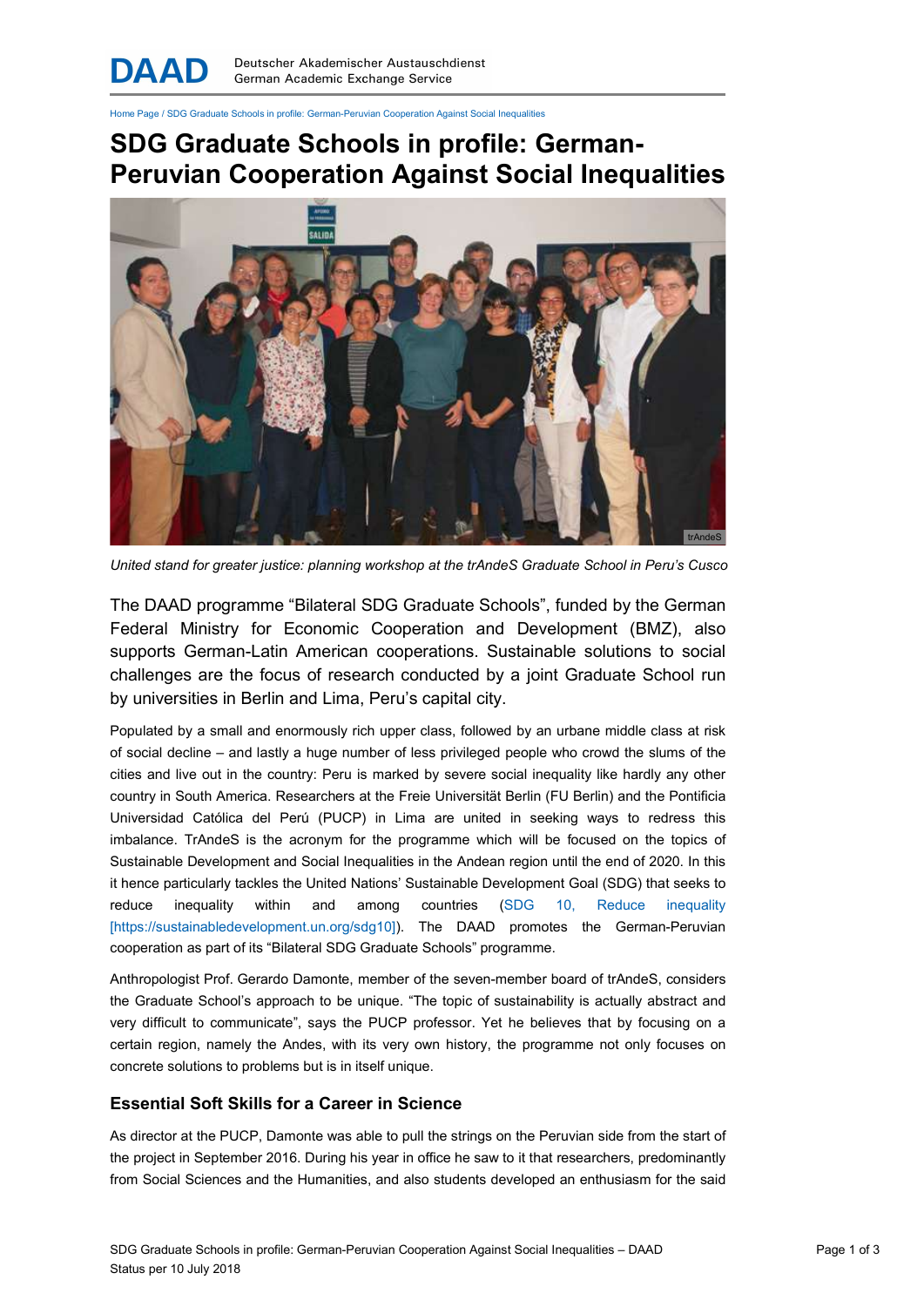subject. A total of 15 Master's and doctoral students are participating in the programme at the PUCP, 10 of which are on scholarships funded by the project. Parallel to their Master's degree or doctorate, participants will additionally receive the trAndeS certificate. In doing so they will attend seminars, lectures, and in workshops learn important soft skills for a career in science such as writing research funding applications or formulating reviews.



Focus on the future: participants at a colloquium in Lima

Diego Geng Montoya counts among those who have successfully applied for a scholarship at trAndeS. The 33-year-old, who has already studied Sociology and Water Resources Management, is now studying for a doctorate in Sociology. "For me the programme provides an opportunity to do what I love", he says. Diego Geng is researching the consequences of water reforms in the Tacna region, which is seen as a significant mining region in Peru. The reforms are supposed to pursue a democratic and intercultural approach and hence properly address the requirements of the local population. But this has so far not been felt much in people's everyday lives. "Conflicts about water and the consequences of climate change are a very important subject for a country in which mining is a growing business field", explains Geng.

Doctoral student Ady Rosin Chinchay Tuesta has chosen a different research subject. The trained lawyer is interested in how Peru's government is implementing a new territorial structure in two districts of the country and what social conflicts regarding the environment, the use of natural resources, and social development might arise from this. "TrAndeS is a perfect fit with my doctoral thesis because it enables me to receive feedback on my work from researchers around the world", she enthuses.

## TrAndeS at the Freie Universität Berlin

In November 2017, trAndeS scholarship holders will travel to the Latin American Institute (LAI) of the FU Berlin. "The students and doctoral students will present their research projects to us", explains Dr. Bettina Schorr. The political scientist heads the graduate programme at the LAI and is, among other tasks, responsible for developing the curriculum, shaping the research and networking strategy of the programme, as well as for organising academic events. "Social inequality has long been a subject at our institute", comments Schorr. However, she points out that a new element in the debate on social equalities is the inclusion of sustainable development issues.